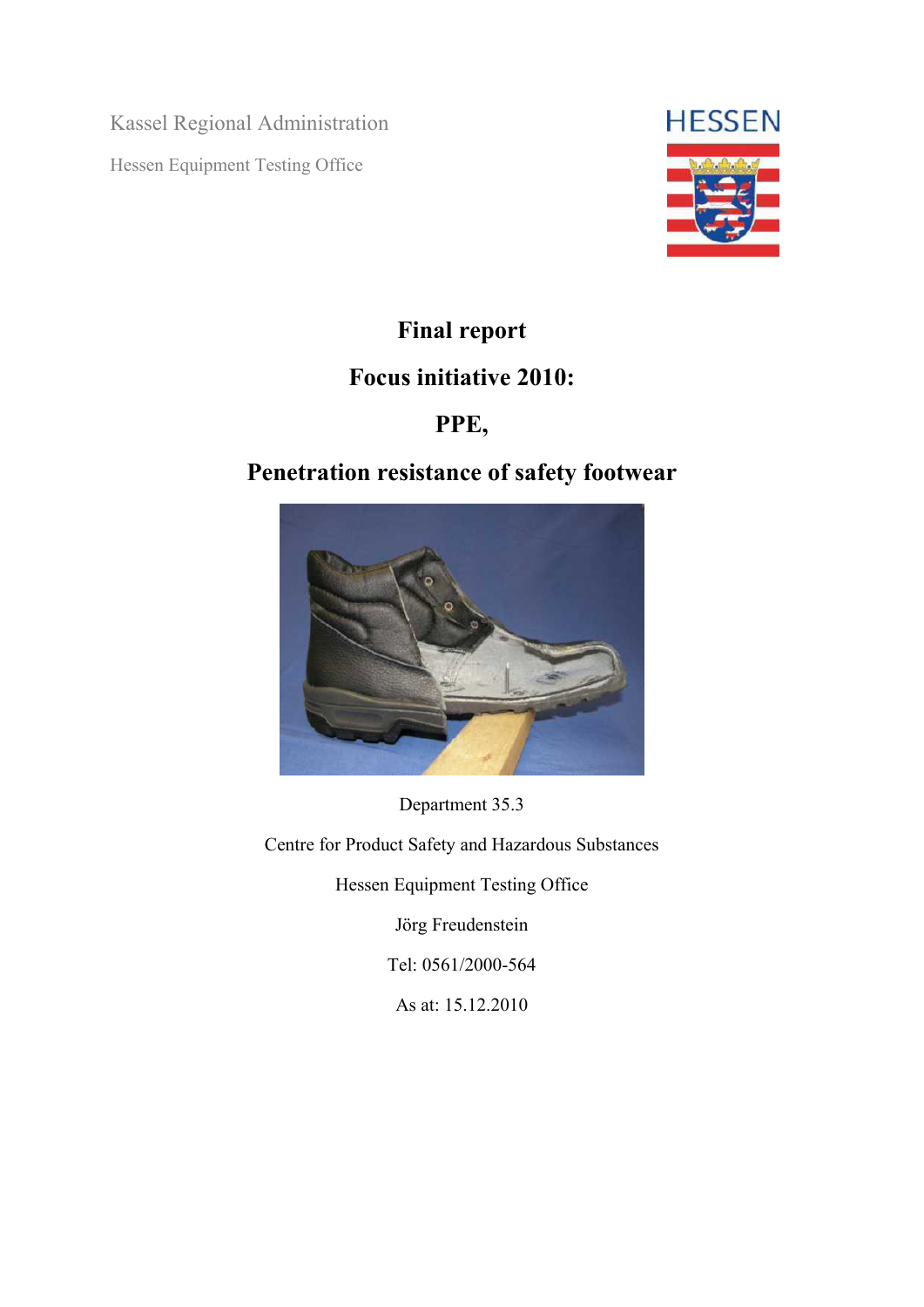#### **1. Introduction and description of the problem**

Hessen Equipment Testing Office carried out penetration resistance tests on safety footwear in 2009. Because of shortcomings identified during these tests and repeated instances of people sustaining penetration injuries to their feet, despite wearing Category 3 safety footwear, the market surveillance authorities in Hessen decided that the focus initiative should be pursued further.

As a result, twenty different Category 3 safety shoes were tested to determine whether they complied with the relevant standard. They also underwent more extensive testing geared to actual conditions of use.

Safety shoes with metal inserts and safety shoes with non-metal inserts were compared and assessed. Unlike metal inserts, which involve a metal plate being inserted into the sole to make it pierce-resistant, non-metal inserts are made of materials such as thermoplastic polyamide laminate which are very flexible and have the characteristics of a textile (Image 1). These non-metal inserts are often described as Kevlar soles.

The accident statistics produced by the umbrella organisation for accident insurers in Germany [*Deutsche Gesetzliche Unfallversicherung*] show a reduction in the number of notifiable workplace accidents involving foot injuries between 2000 and 2005; by contrast, there was an increase in the number of penetration injuries to feet during the same period [1]. One reason for this could be the non-metal inserts which had recently been developed. The expressions "penetration resistant" and "penetration resistance" therefore do not appear to reflect the requirements which users/consumers would assume. Under DIN EN ISO 20344 [2], a safety shoe is considered to be penetration resistant if a force of 1100N is required to penetrate the sole using a test nail with a diameter of 4.5 mm. This involves forcing the test nail at a speed of 10 mm/min through the lower part of the shoe from four different points in the sole.

1100N corresponds to a mass of approximately 110 kg, or the force of a 90 kg person taking a step while walking [1]. It is clear that not only the mass used during the test but also the speed at which the nail is forced through the shoe and the diameter of the test nail do not reflect actual conditions.



Image 1: Nail in non-metal insert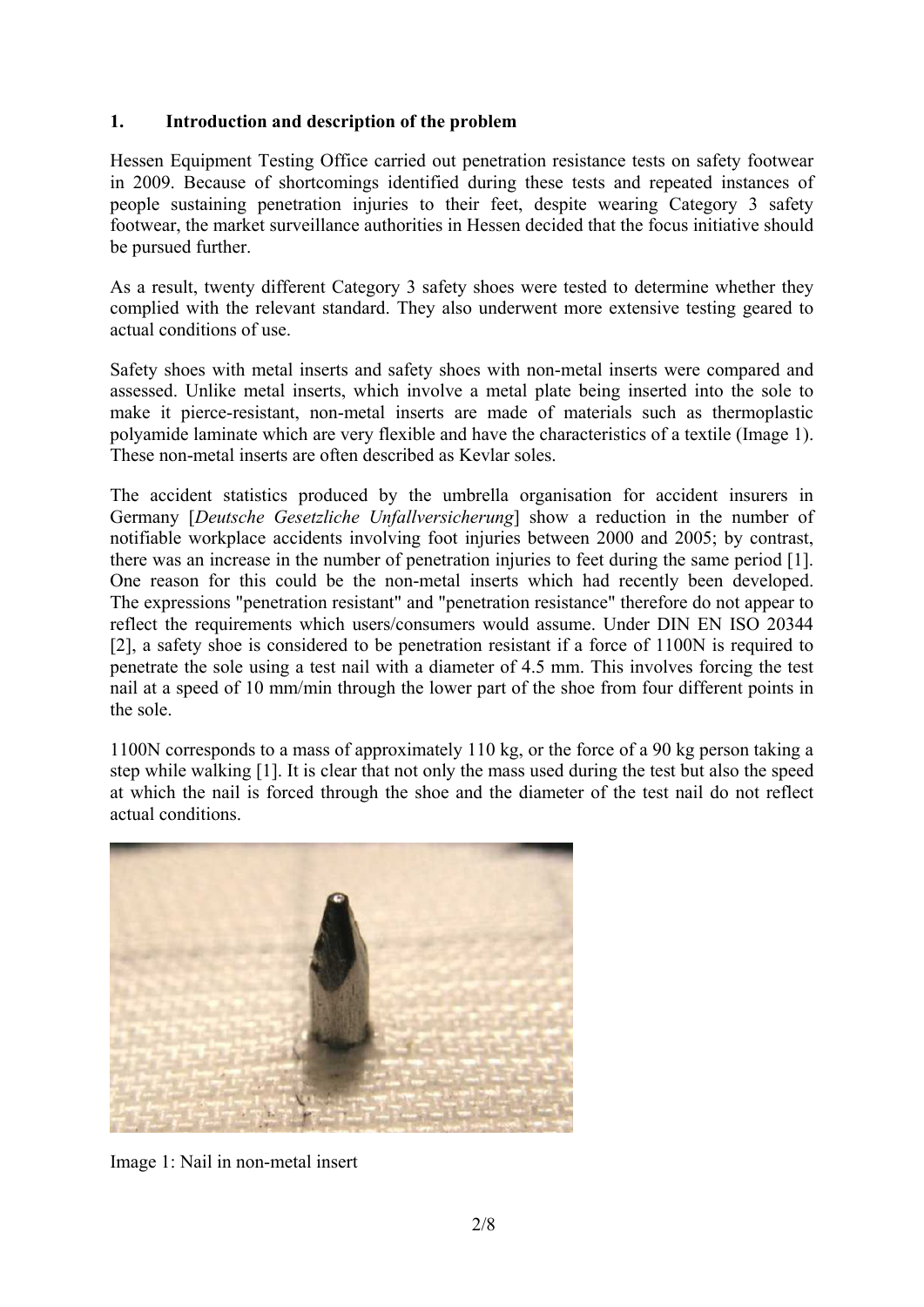### **2. Legal basis**

The following documents were taken as the basis for assessing whether the products were fit to be placed on the market:

- ¾ Council Directive 89/686/EEC of 21 December 1989 on the approximation of the laws of the Member States relating to personal protective equipment
- ¾ Act on Technical Equipment and Consumer Products (Equipment and Product Safety Act / *Geräte- und Produktsicherheitsgesetz – GPSG*)
- $\triangleright$  Eighth Regulation on the Equipment and Product Safety Act (Regulation on the placing on the market of personal protective equipment) (*8. GPSGV*)
- $\triangleright$  DIN EN ISO 20345: 2007-12 Personal protective equipment Safety footwear
- $\triangleright$  DIN EN ISO 20344: 2007-11 Personal protective equipment Test methods for footwear

#### **3. Study**

Following a number of preliminary tests, more than 250 measurements were taken from 25 pairs of Category S3 safety footwear and the findings were evaluated. The study involved two stages.

#### **3.1. Testing of the safety footwear in accordance with § 8(7) GPSG**

The Category S3 safety footwear first underwent partial testing in accordance with DIN EN ISO 20344. The following were tested:

- Labelling and information which should be enclosed
- Construction and size of penetration resistant insert
- Determination of penetration force

The samples made available for testing were taken by the regional administrations, which are the bodies responsible for the surveillance authorities in Hessen, from trade outlets, namely building supply stores and specialist outlets.

Testing was carried out by the accredited Hessen Equipment Testing Office in Kassel. A detailed test report is available for each shoe.

#### **3.2. Determination of penetration forces using thin nails**

In a further test, penetration forces were determined using thin test nails. The maximum force was determined by forcing nails of three different diameters (2.8 mm, 3.1 mm, 4.5 mm) through the sole at defined points at a speed of 10 mm/min. Apart from the test nail, the test design complied with the requirements of test standard DIN EN ISO 20344.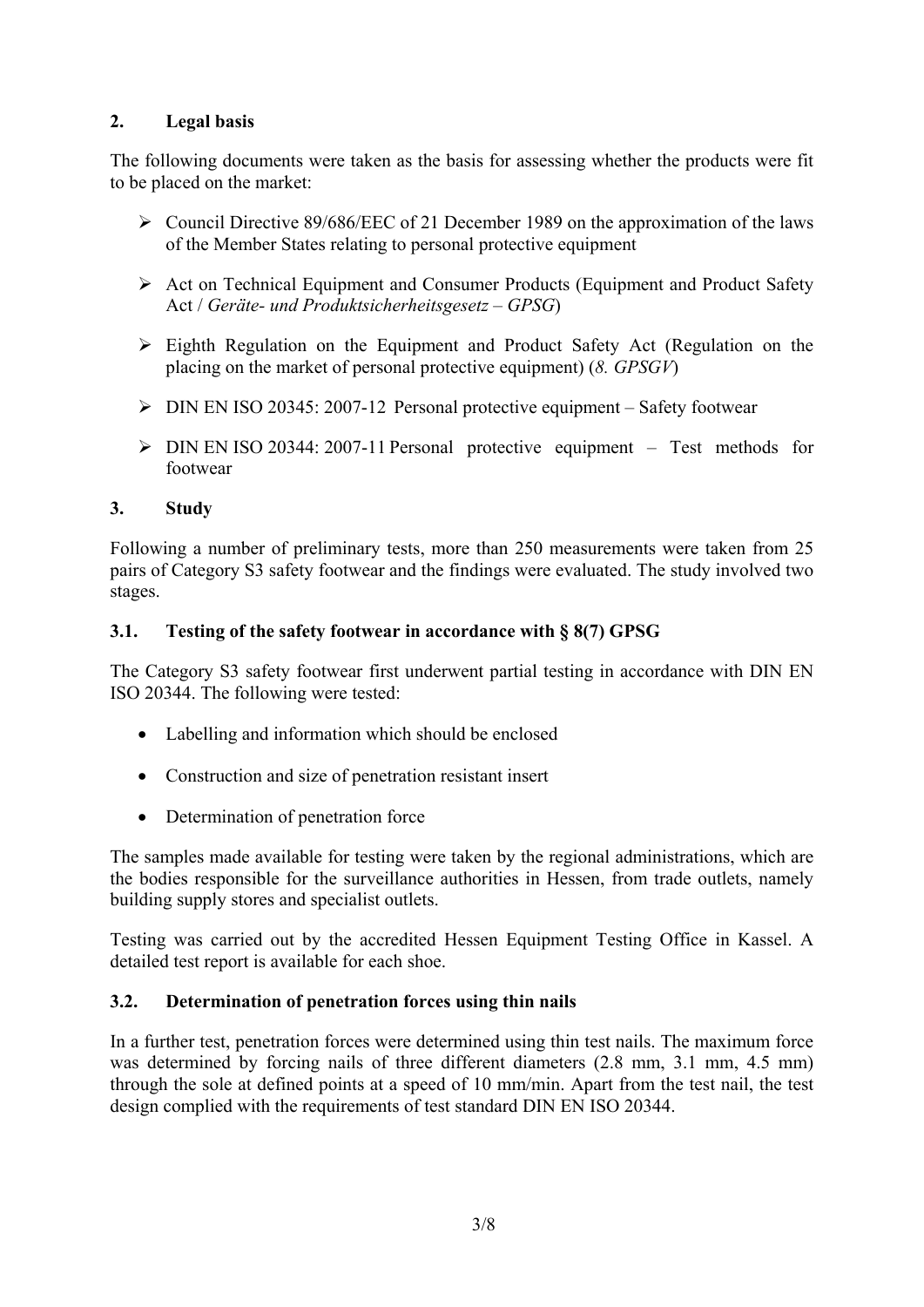#### **4. Results**

#### **4.1. Results of the test to determine compliance with the standard**

Of the 20 safety shoes which were examined, 12 were found to have shortcomings. This corresponds to a shortcoming rate of 60%. On closer examination, however, it would appear that most of the shortcomings concerned formalities, e.g. the labelling or instructions for use were often inadequate.

Only 5% of the shoes were found to have safety-related shortcomings.

40% without shortcomings, 60% with shortcomings:



Diagram 1: Shortcoming rate of the safety shoes examined

With regard to penetration forces, all the shoes, apart from one, met the requirements of the standard. The penetration forces determined during testing are shown in Diagram 2. Samples 1-9 had a metal insert within the sole, while samples 10-20 had a non-metal insert on the inner side of the shoe.

When the shoes were tested in accordance with the standard the penetration forces for the shoes with non-metal inserts tended to be higher than for the shoes with steel inserts. Only one shoe failed to reach the force of 1100N indicated in the standard [3].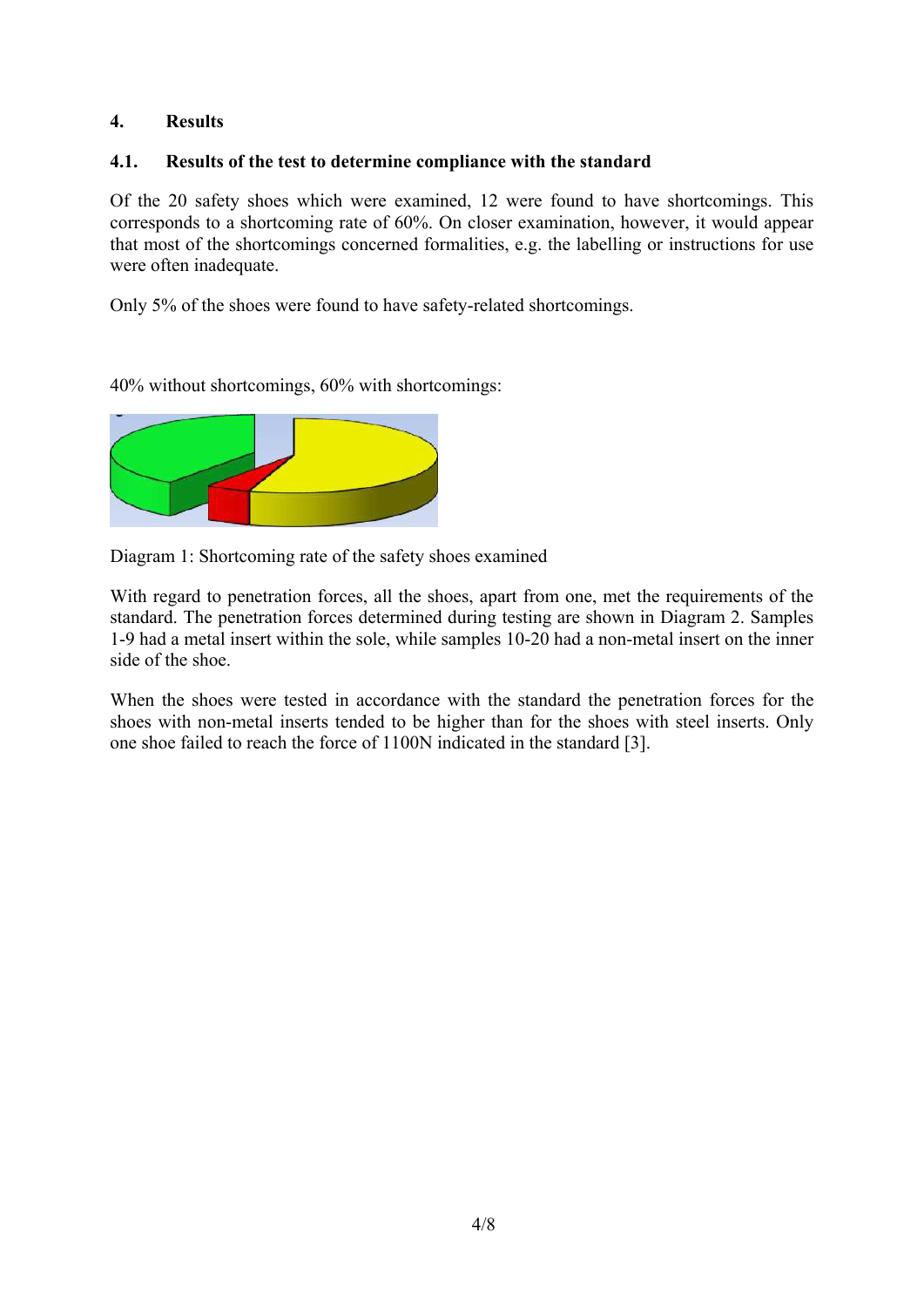| Key to graphic on p. 6 of original text |                                          |  |
|-----------------------------------------|------------------------------------------|--|
| <b>Original text</b>                    | <b>Translation</b>                       |  |
| Durchtrittskraft [N]                    | Penetration force [N]                    |  |
| Mittelwert                              | Mean value                               |  |
| Norm-Sollwert                           | Reference value indicted in the standard |  |
| Schuh mit Metalleinlage                 | Shoe with metal insert                   |  |
| Schuh mit Nichtmetalleinlage            | Shoe with non-metal insert               |  |



Diagram 2: Penetration forces during testing in accordance with the standard. Samples 1-9 have a metal insert, samples 10-20 non-metal penetration protection.

#### **4.2. Results when thin nails are used**

All the shoes underwent testing to determine penetration force when using a thin test nail (2.8 mm).

The results were remarkable. Shoes with non-metal inserts were found to offer over 65% less penetration protection when a thin test nail was used than when tested in accordance with the standard. In other words, while the penetration forces for shoes with non-metal inserts were originally found to have a mean value of 1500N, the protective function of the shoe fell to around 700N when a thin nail was used. This means that the shoes **do not provide sufficient protective effect** for a person who weighs around 55 kg and is walking. All the values determined for the shoes with non-metal inserts were much lower than the required penetration force of 1100N.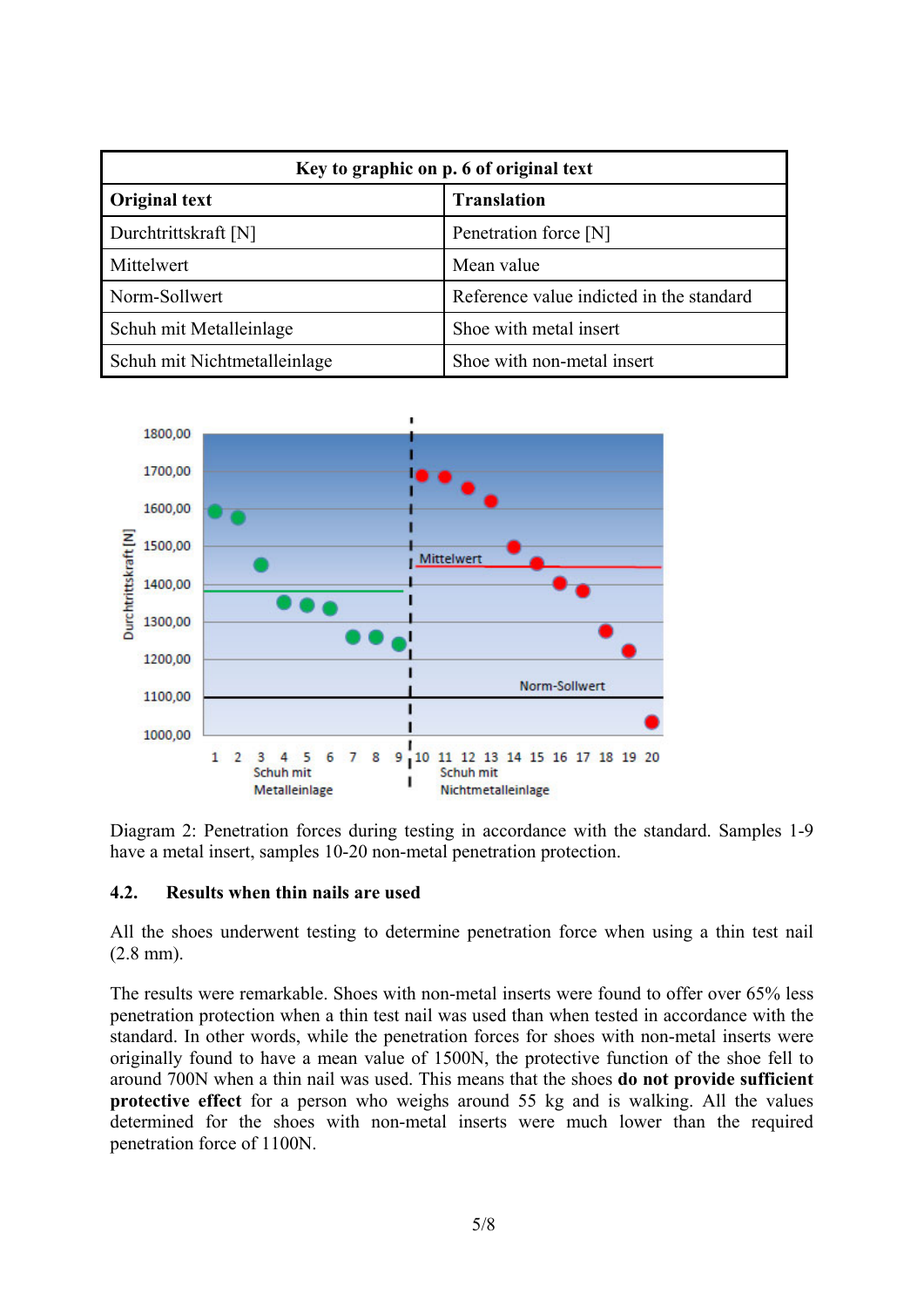| Key to graphic on p. 7 of original text |                                          |  |
|-----------------------------------------|------------------------------------------|--|
| <b>Original text</b>                    | <b>Translation</b>                       |  |
| Durchtrittskraft                        | Penetration force                        |  |
| Normsollwert                            | Reference value indicted in the standard |  |
| Schuhe mit Metalleinlage                | Shoes with metal inserts                 |  |
| Schuhe mit Nichtmetalleinlage           | Shoes with non-metal inserts             |  |



Diagram 3: Penetration forces with 2.8 mm test nail

The same test was carried out on shoes with metal inserts. It is readily apparent that the shoes offer the same level of protection when a thin nail is used as when the test is carried out in accordance with the standard. All the penetration forces recorded during the test were much higher than for shoes with non-metal inserts (Diagram 3).

A further test was conducted to determine to what extent the diameter of the nail had an effect on the type of insert used in the shoe.

For shoes with non-metal inserts, the results clearly show that the protective effect of the insert diminishes as the diameter of the test nail becomes smaller. This means that the fabric of non-metal inserts can theoretically be penetrated even by thin needles. Diagram 4 shows the penetration force required for test nails of various diameters.

By contrast, in the case of shoes with non-metal inserts, it was found that considerable force was needed to push even thin test nails through the inserts and that protective function was not compromised. Very thin nails cannot be forced through the metal inserts, even with the application of considerable force, as the nails break before they can be forced through.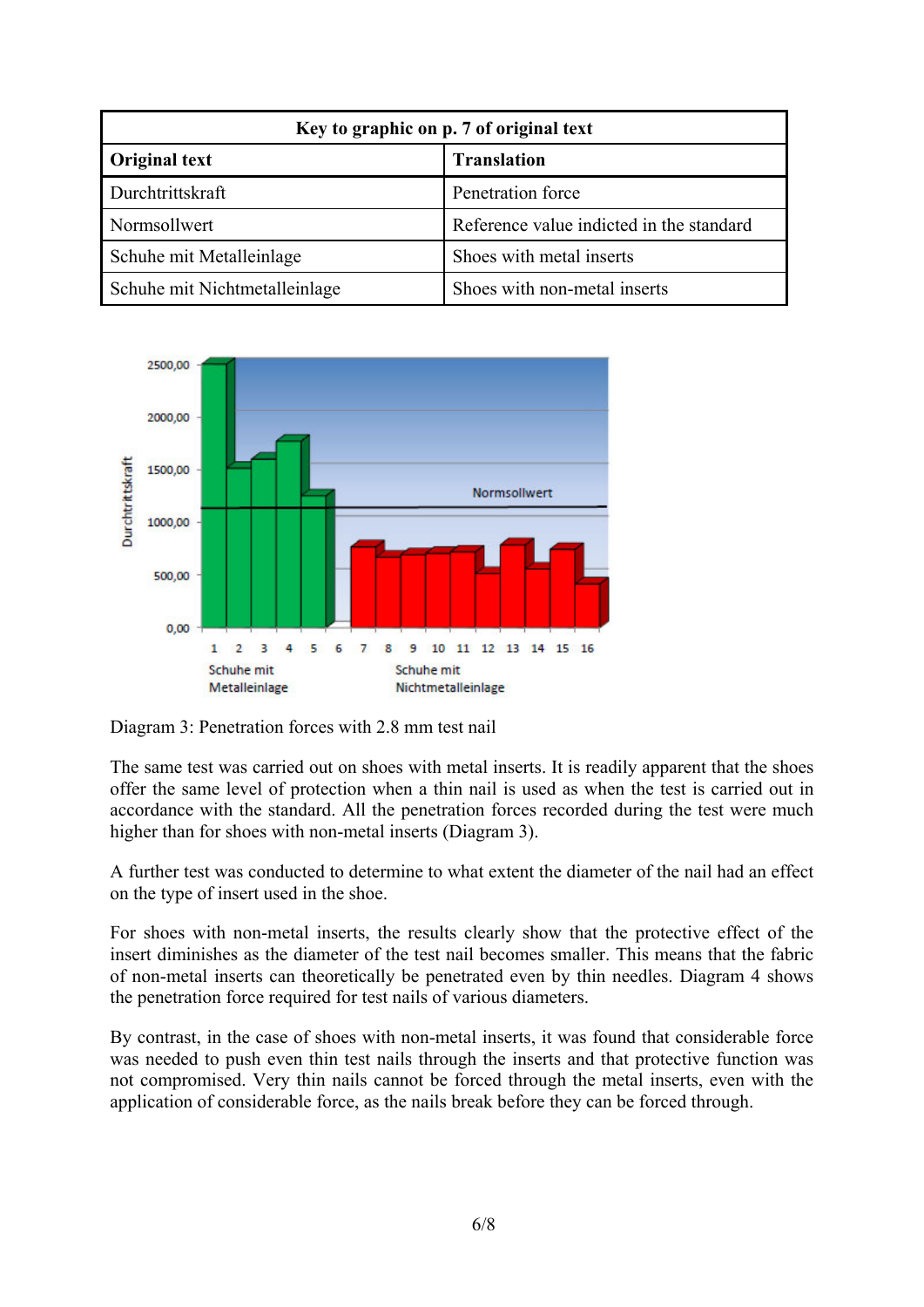| Key to graphic on p. 8 of original text |                                          |  |
|-----------------------------------------|------------------------------------------|--|
| Original text                           | <b>Translation</b>                       |  |
| Durchtrittskraft [N]                    | Penetration force [N]                    |  |
| Metalleinlage                           | Metal insert                             |  |
| Nichtmetalleinlage                      | Non-metal insert                         |  |
| Normsollwert                            | Reference value indicted in the standard |  |
| Durchmesser Prüfnagel [mm]              | Diameter of test nail [mm]               |  |



Diagram 4: Penetration force depending on the diameter of the test nail. At test point **P**, the same penetration force was measured on both soles in accordance with the requirements of the standard

#### **5. Summary and conclusion**

When testing was carried out in accordance with the standard, more than 50% of the shoes did not meet the requirements laid down in the standard. The main shortcomings involved the shoes not being labelled, or being incorrectly labelled, and there was often no indication of the manufacturer, the type of shoe or the test standard. 5% of the shoes had safety-related shortcomings, one shoe failed to achieve the requisite penetration force and a further two pairs had minor shortcomings regarding the construction of the sole. When all the shoes in the study are viewed as a whole, the outcome of the test to determine compliance with the standard initially appears to be positive.

In reality, however, the situation is different. The shoes with the more modern non-metal inserts have distinct shortcomings, especially when tested using thin nails.

When non-metal inserts are used, it is clear that penetration forces fall significantly as the diameter of the nail is reduced. This means, for instance, that the sole of the shoe is likely to be penetrated by a steel nail with a diameter of 2.8 mm when worn by a person weighing no more than 55 kg. The shoe therefore certainly cannot be described as penetration resistant.